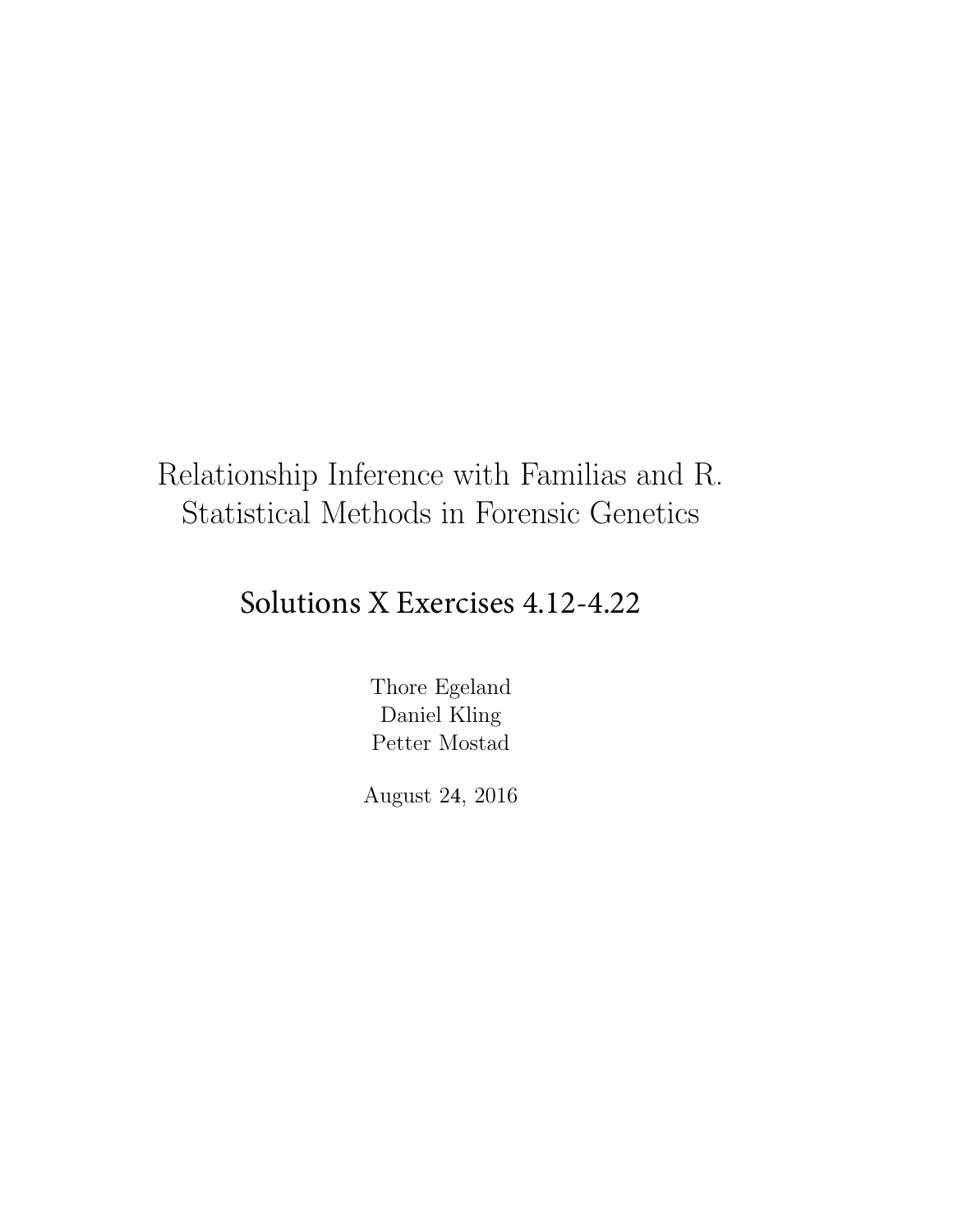# 4.2 X-chromosomal markers and FamLinkX

# Solution Exercise 4.12.

- a) The inheritance patterns are different for male and female meioses. While males pass on their only X-chromosome unchanged, the two X-chromosomes for females may recombine.
- b) The recombination rate is 0.001 as can be found using  $\texttt{Tools} \rightarrow \texttt{cM} \dots$
- c) In order to account for linkage disequilibrium (association of alleles) we need to specify haplotype observations.
- d) We find

$$
r^{2} = \frac{(p_{12}p_{16} - p_{12,16})^{2}}{p_{12}p_{13}p_{16}p_{17}} = \frac{(0.6 \cdot 0.6 - 59/100)^{2}}{0.6 \cdot 0.4 \cdot 0.6 \cdot 0.4} = 0.918.
$$

which indicates a strong LD between the alleles.

g) LR (Exact)=99.97. Deviation from the theoretical value 100 is a consequence of the fact that  $\lambda$  is not exactly zero. FamLinkX does not allow the  $\lambda$  to be zero.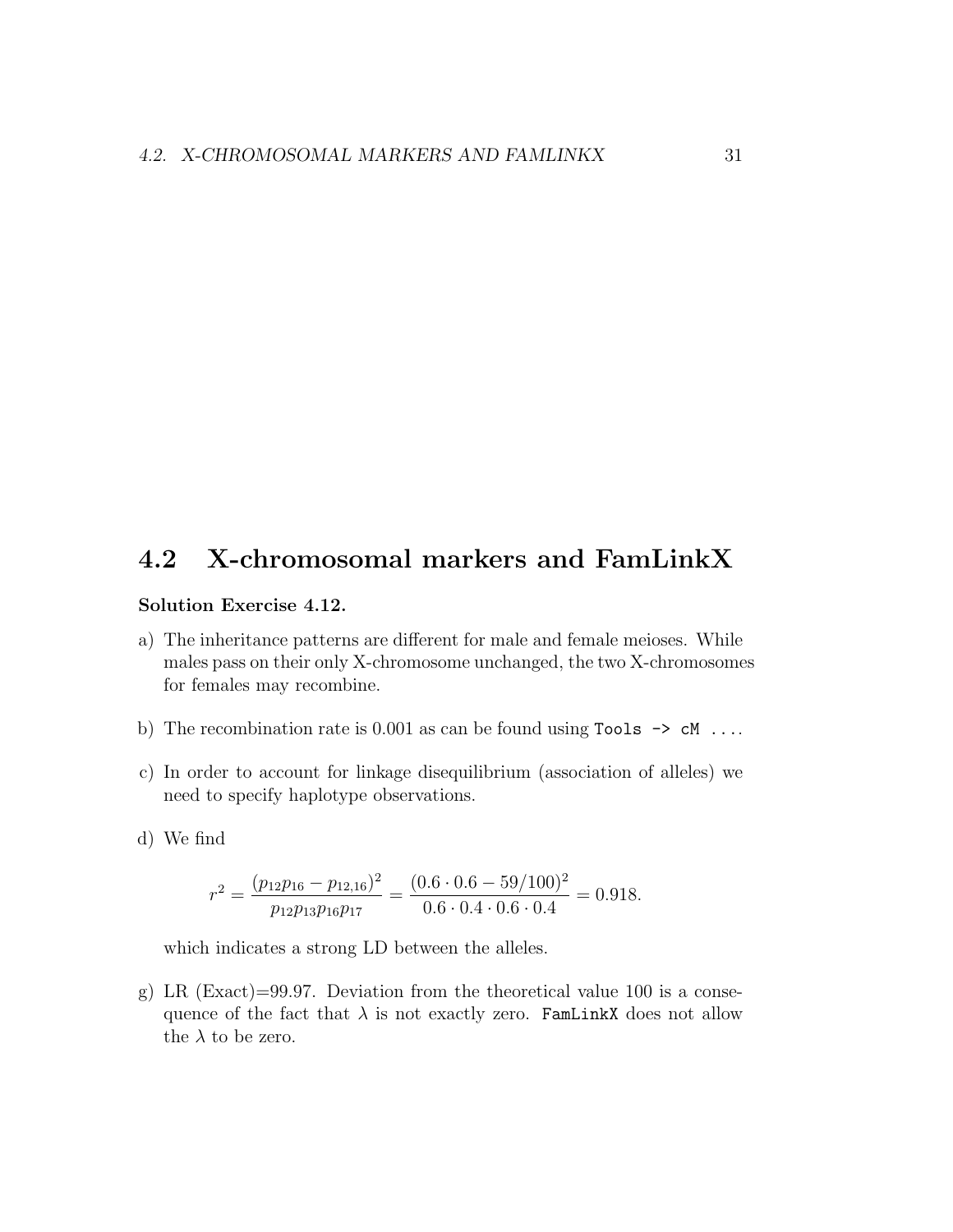|        | LR    |  |  |
|--------|-------|--|--|
| 0.0001 | 13.01 |  |  |
| 0.01   | 12.98 |  |  |
| 1      | 10.69 |  |  |
| 100    | 1.50  |  |  |
| 10000  | 1.03  |  |  |

Table 4.1: Table of LRs for a number of different  $\lambda$ -s.

- h) The LR changes dramatically. It now becomes  $0.02$  (LR(Exact)=0.21721, LR(cluster)=0.21709). The explanation is that given  $H_1$  and disregarding mutations, the haplotypes for the child are fixed, while given  $H_2$  other more common haplotypes are more probable. The consequence is that the likelihood is much lower given  $H_1$  as this requires rare haplotypes for the child. Using a low value on  $\lambda$  we put almost all weight on the observations. Thus the haplotype observations will be crucial for the calculation of LR.
- i) The answers may change quite a bit depending also on the choice of  $\lambda$ .
- j) The degree of LD is extremely high which is evident from the results. It is also more probable that individuals actually share the most common haplotypes.

## Solution Exercise 4.13.

- a) The inheritance patterns differ. Two paternal female half siblings are obliged to share one allele IBD, whereas for maternal half siblings they may share one allele IBD with probability 0.5 and zero alleles IBD with probability 0.5.
- d,e) Scaling versus Unrelated we find LR(Full siblings)=5050, LR(Maternal half siblings)=50.5 and LR(Paternal half siblings)=100. Looking at the LRs assuming LE, we see that the information in the haplotypes, and the underestimation of the LR, is great.

## Solution Exercise 4.14.

- c) The LRs are given in Table [4.1.](#page--1-0)
- d,e) The LR approaches 13 as  $\lambda$  goes to 0 and 1 as  $\lambda$  goes to infinity, which is the LR when we do not account for haplotype observations. As  $\lambda$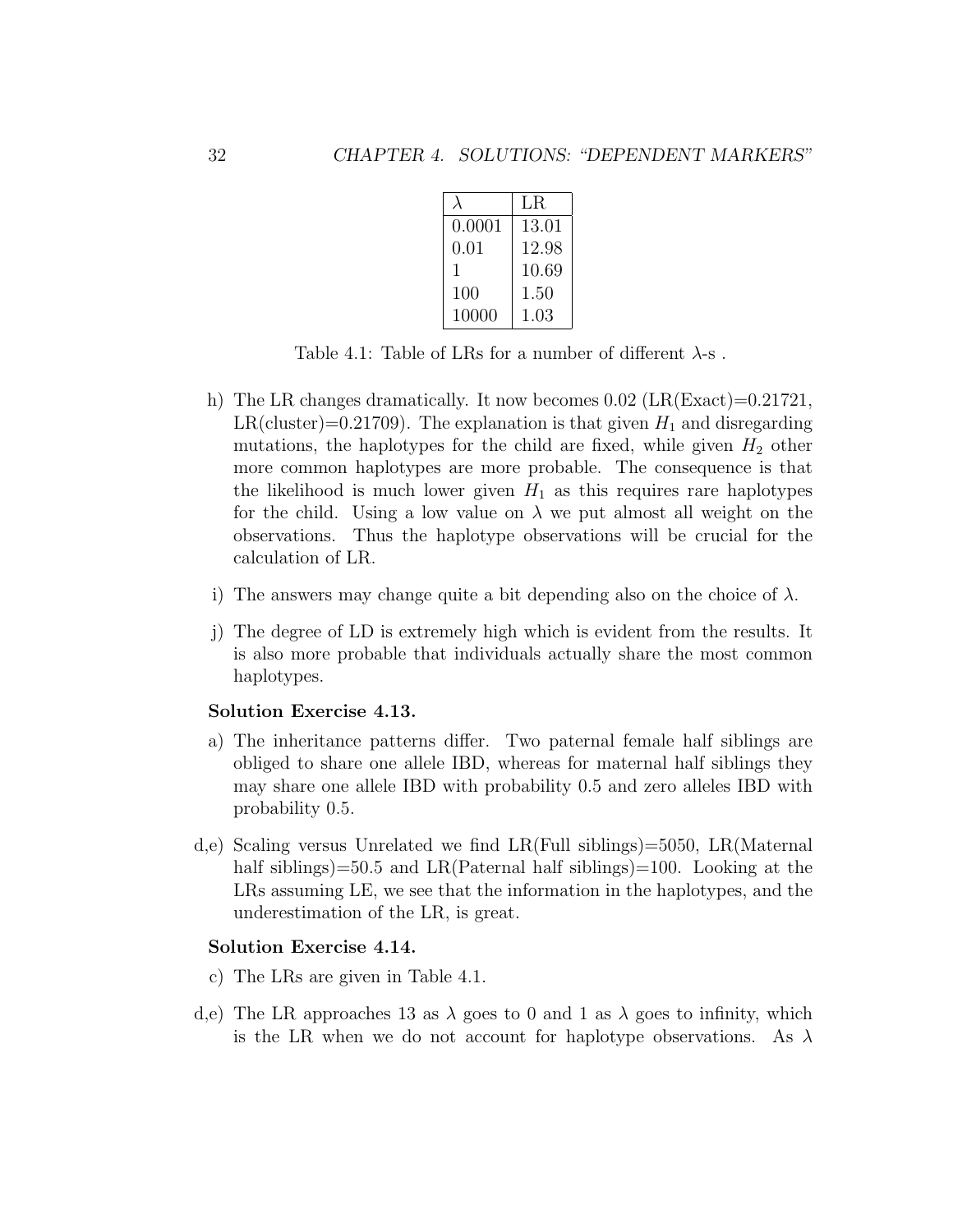|        | LR.    |
|--------|--------|
| 0.0001 | 0.8349 |
| 0.01   | 0.8348 |
| 1      | 0.8322 |
| 100    | 0.955  |
| 10000  | 1.270  |

Table 4.2: Table of LRs (Exact) for a number of different  $\lambda$ -s when the child is 13/13 for L1.

becomes big the expected haplotype frequencies are given much weight and dominate the haplotype probability estimates.

f) The LRs are given in Table [4.2.](#page--1-1) It seems that the value of  $\lambda$  does not influence the results considerably. Briefly, the explanation is that for  $H_1$ we will sum over possible haplotypes for the founders and haplotypes with few observations and with many observations will be necessary to explain the data.

## Solution Exercise 4.15.

- b,c) The most probable relationships are given by
	- $H_1$ : The three females are all full siblings
	- $H_2$ : Two females are full siblings and the third (named F3) is a paternal half sibling
	- $H_3$ : Two females are full siblings and the third (named F3) is a maternal half sibling

When generating pedigrees in **Familias** we need some constraints. Otherwise the software will generate too many irrelevant pedigrees. Specifying all the typed females as children will create no pedigrees where they are parents to each other or other persons. Specifying the untyped persons as born the same year will create no pedigree where they are parent of each other.

g) Scaling versus  $H_2$  we get an LR in favor of  $H_1$  as  $1.8e + 11$  and an LR in favor of  $H_3$  as  $2.42e + 5$ . The LR comparing  $H_1$  and  $H_3$  is  $7.44e + 5$  in favor of the former hypothesis.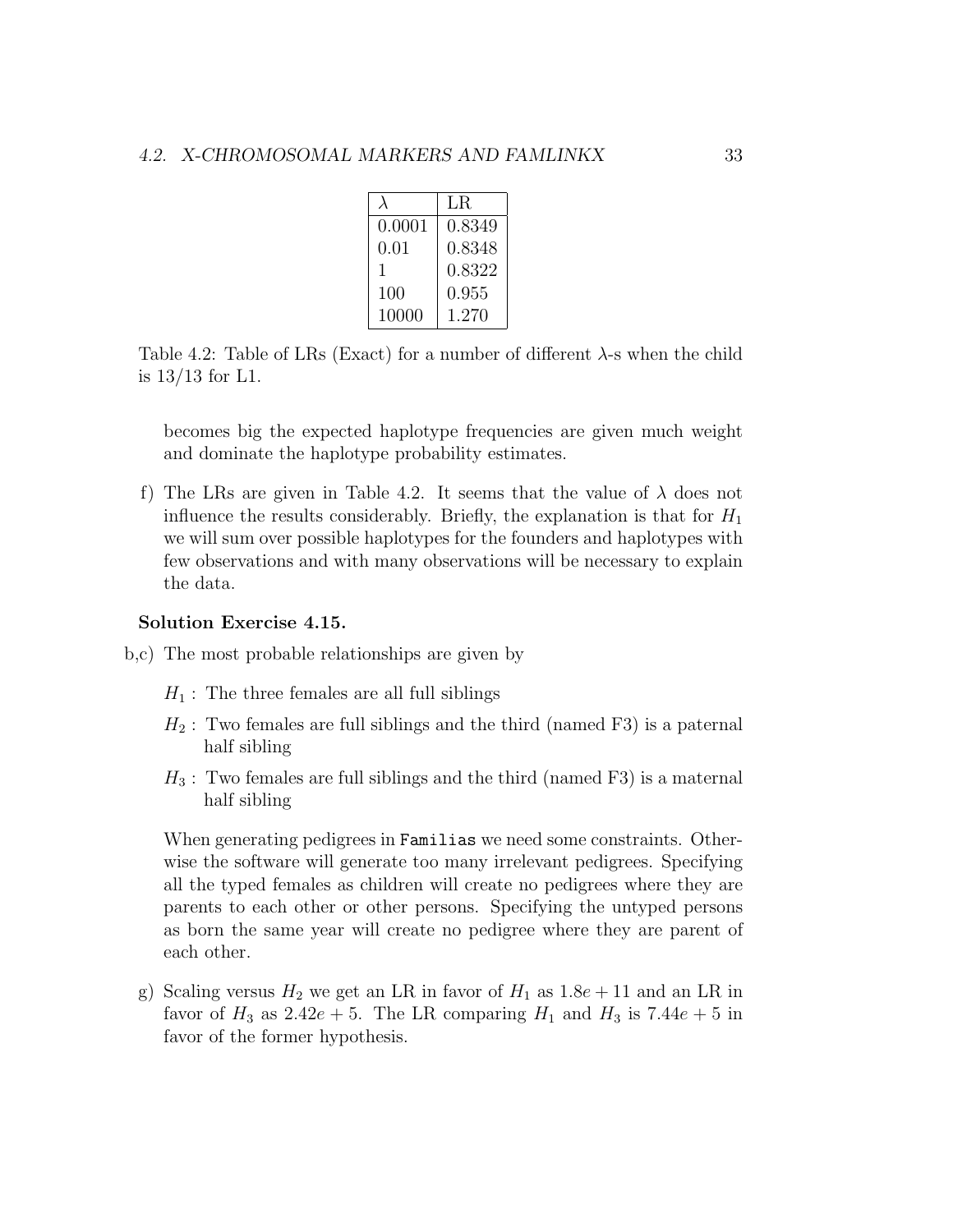|        | LR.      |
|--------|----------|
| 0.0001 | $4.9e-7$ |
| ı      | 0.006    |
| 100    | 11.34    |
| 1000   | 217.93   |

Table 4.3: Table of LRs (exact) for a number of different values on  $\lambda$ 

h) The final conclusion is that the data provide strong evidence in favor of the three females being full siblings, also compared to the next most probable hypotheses, i.e.,  $H_3$ .

# Solution Exercise 4.16.

- c) The LRs are given in Table [4.3](#page--1-2)
- d) We can conclude that for the range of  $\lambda$ -s considered, we obtain LRs that range from evidence against relationship to results that provide weak evidence in favor of relationship.
- e) The answer can be found be exploring the frequency estimation tool. (Hint, found in the Edit cluster dialog.) We must further explore the hypotheses and see what haplotypes are necessary to explain the data. Given  $H_1$  we see that the females share a common haplotype in each cluster, i.e., a certain haplotype can be distinguished. These haplotypes are rare, without any prior observations in the database. Given low values of  $\lambda$ , little weight will be given to unobserved haplotypes and they will have low frequencies. As a consequence the likelihood  $Pr(data | H_1)$  will be small, while the likelihood under  $H_2$  will be higher as other, more common, haplotypes are more likely. In other words, without knowledge about the phase of what haplotypes are true under  $H_2$ , we must sum over all possible haplotypes.
- f) It is indeed difficult to give a conclusion in the current case and to decide which  $\lambda$  to report. One may say the the evidence is inconclusive. We should further investigate if we are using an appropriate database, as the shared haplotype may be common in other populations. Fortunately, Example 7.4 explains how  $\lambda$  may be estimated.

#### Solution Exercise 4.17.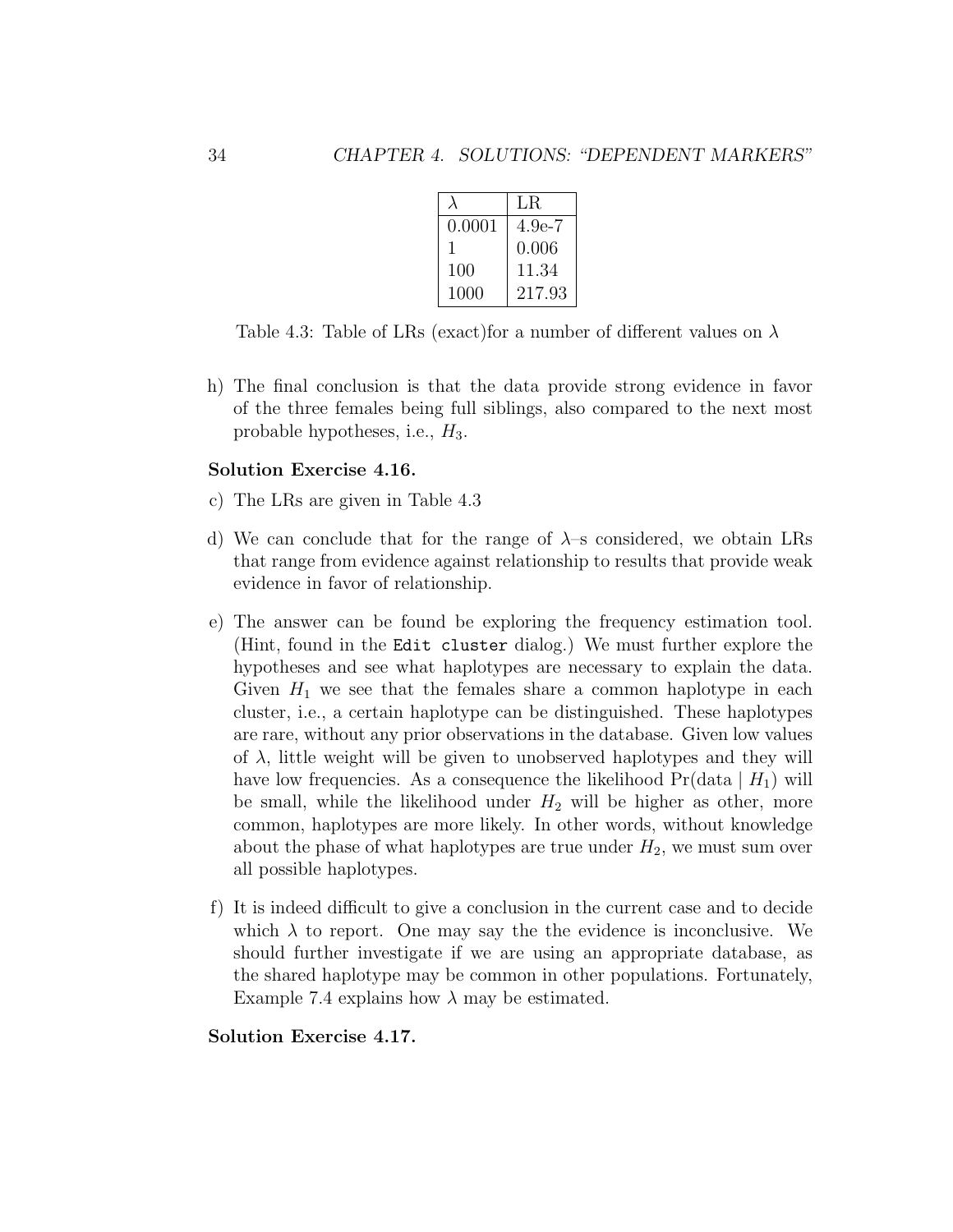- c)  $LR(Exact) = 5.755e + 8$
- d)  $LR(Exact) = 7.310e + 6$
- e) Given that  $\lambda$  equals to 1, LE model we will underestimate the evidence with a factor of  $577/8.89=65$ . If we, on the other hand, use a  $\lambda$  of 212 (in this case, the size of the database), we get LRs that are close to each other, i.e., the difference between the model accounting for LD and the model assuming LE is small.
- f) \*\* See Exercise [4.19](#page--1-3)

#### Solution Exercise 4.18.

- d) The  $LR$ (Cluster) = 4.5e 5 and the  $LR(LE) = 1.95$
- e) Tuning the value on  $\lambda$ , we see that when the value increases,  $LR$  (Cluster) approaches  $LR(LE)$ .

#### Solution Exercise 4.19.

a) The LR is computed as

$$
LR = \frac{Pr(1/1) \cdot p_2}{Pr(1/1) \cdot Pr(1/2)} = \frac{1}{2 \cdot 0.4} = 1.25.
$$

b) The LR is computed as

$$
LR = \frac{p_1 \cdot p_2}{p_1 \cdot Pr(1/2)} = \frac{1}{2 \cdot 0.4} = 1.25.
$$

- c) Answer as below as linkage does not matter for this case.
- d)  $LR = 1.25 \times \frac{1}{0.6} = 2.08333$  in favor of paternity.
- f) The LRs are given in Table [4.4](#page--1-4)
- g) \*The theoretical formula is derived below

$$
LR = \frac{H_{1,3}H_{2,3}}{H_{1,3}2H_{2,3}H_{1,3}} = \frac{1}{2H_{1,3}}
$$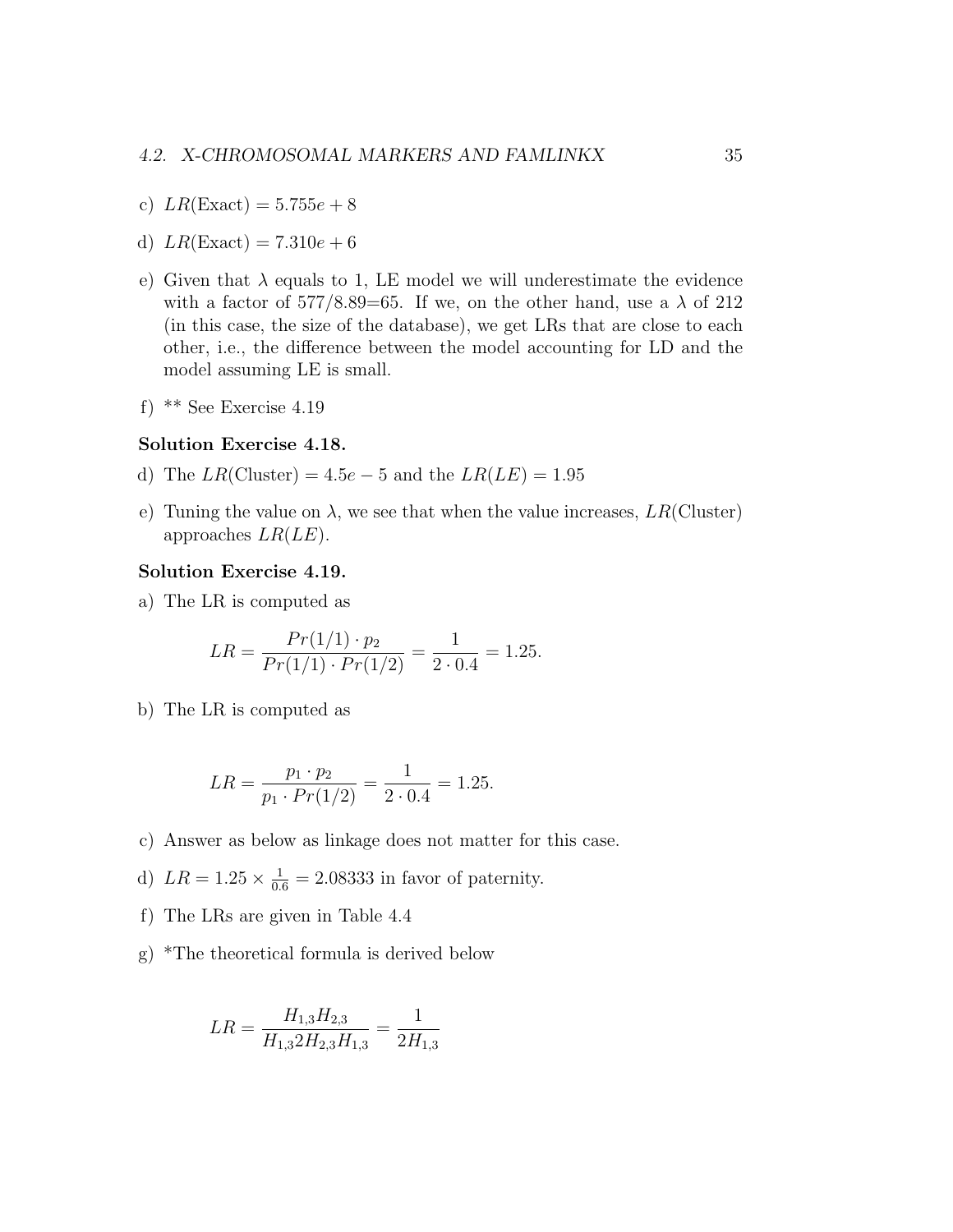|          | LR.   |
|----------|-------|
| 0.01     | 49.89 |
| <b>I</b> | 40.73 |
| 100      | 4.00  |

Table 4.4: Table of exact LRs for different lambda-s.

where  $H_{1,3}$  is the frequency of the haplotype with alleles 1 at L1 and 3 at L2. Using the the formula for haplotype frequency estimation we get that

$$
LR = \frac{1}{2H_{1,3}} = \frac{1}{2 \cdot 0.125} = 4.
$$

h) We use that

$$
LR = \frac{1}{2H(1,3)}
$$

and (by using the formula for haplotype estimation)

$$
LR = \frac{C + \lambda}{2(c_i + p_i \lambda)}
$$

where  $C = 100$ ,  $c_i = 1$  and  $p_i = 0.4 \cdot 0.6 = 0.24$ . Plotting functions are conveniently done in the open source software  $R$ , presented in detail in Chapter 5:

```
Function \leftarrow function(x) (100+x)/(2*(1+0.24*x))curve(Function, 0, 1000, xlab="lambda",ylab="LR")
title(main="LR as a function of lambda")
grid()
Function(0.01)
Function(1)
Function(100)
```
Other software may also be used to produce the same plot. Figure [4.4](#page--1-5) illustrates LR as a function of different values on  $\lambda$ .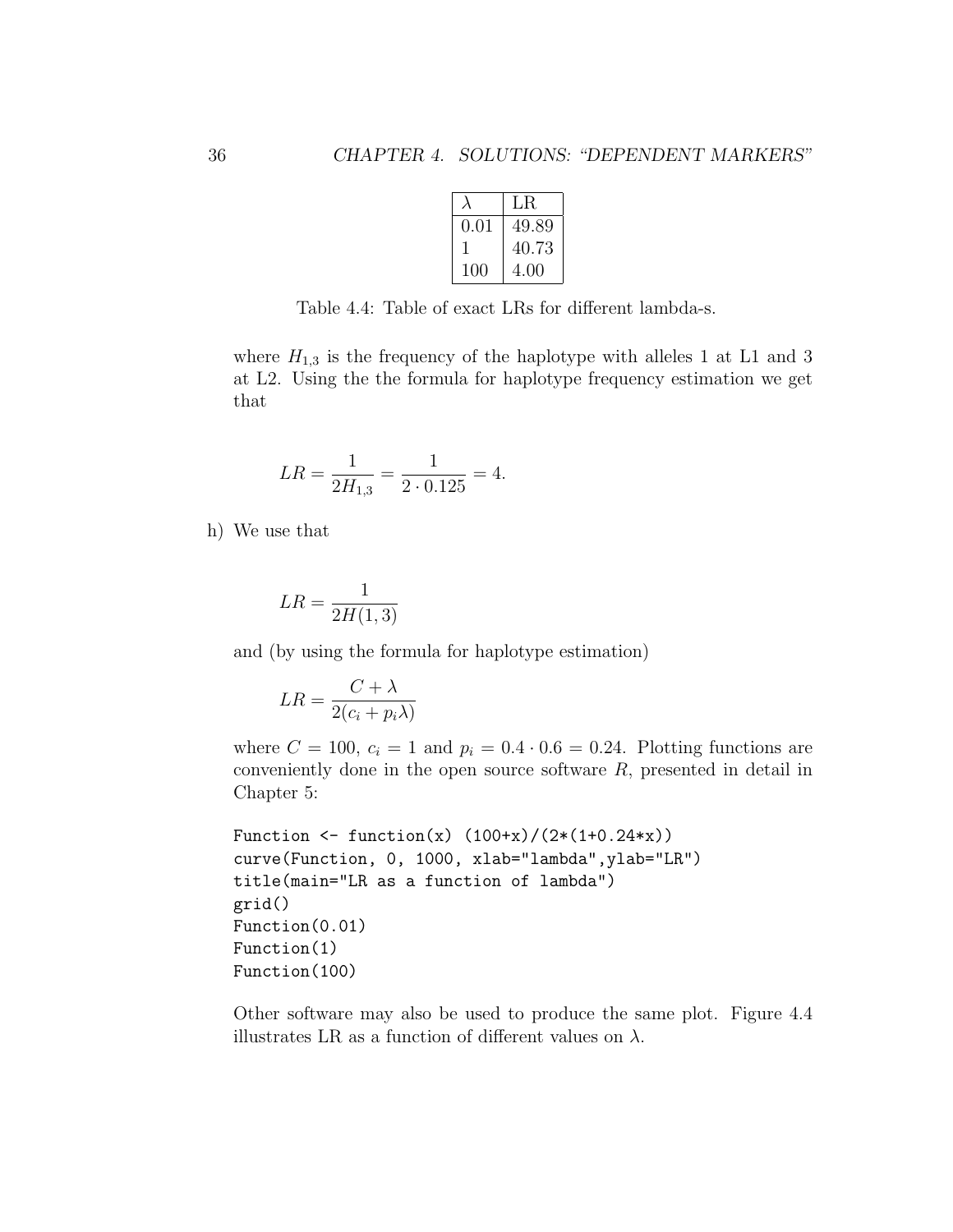i) \*\* The theoretical formula is derived below

$$
LR = \frac{H_{12,17}H_{12,17}}{H_{12,17}H_{12,17}^2} = \frac{1}{H_{12,17}} = \frac{1}{0.01} = 100.
$$

#### Solution Exercise 4.20.

- a) The founder alleles are given by the alleles for the first father, the common mother and the second father. In total, there are 4 different alleles. The alleles for the fathers are given by the alleles of the sisters while the alleles for the mother are given by the alleles of the sisters as well as other possible alleles. In total, we have 16 different founder alleles sets. These are given by the sets [12 13 15 12], [12 15 13 12], [12 13 12 15], [12 12 13 15], [13 12 x 15], [13 x 12 15], [13 12 15 12] and [13 15 12 12], where x represents any of the five possible alleles.
- b) There are now a number of possible founder alleles sets, for the fathers we still consider only the observed alleles, while for the mother we must consider the possibility of a mutation. The same sets as in a) are still possible, while in additition several other sets where the mother have alleles not observed in the two individuals are possible. For instance, the set [12 14 15 12] is possible, where a one step mutation must have produced the genotype for F1.

We can use that for the sets  $[12 \times y 12]$ ,  $[12 \times y 15]$ ,  $[13 \times y 15]$  and [13 x y 12] all values on x and y are possible with the exceptions that in the first case both cannot be 12, 13, 15 or 16 and combinations  $12/13$ , 15/16 are not possible either; in the second case both cannot be 14, 15 or 16 and combinations  $14/15$ ,  $14/16$ ,  $15/16$  are not possible; in the third case both cannot be 14, 15 or 16 and combinations  $14/15$ ,  $14/16$ ,  $15/16$ are not possible; in the last case both cannot be 12, 13, 14, 15 or 16 and combinations  $12/13$ ,  $14/15$ ,  $14/16$ ,  $15/16$  are not possible. There are in total 100 different possible sets, if we subtract the sets that are not possible we get in total 100-27=73 different founder allele sets.

- c) There are two meioses to account for, the two from the common mother to the two sisters.
- d) There are  $16 \cdot 2 = 32$  different combinations to consider.
- e) There are  $16 \cdot 2 \cdot 2 = 64$  different combinations to consider for the second marker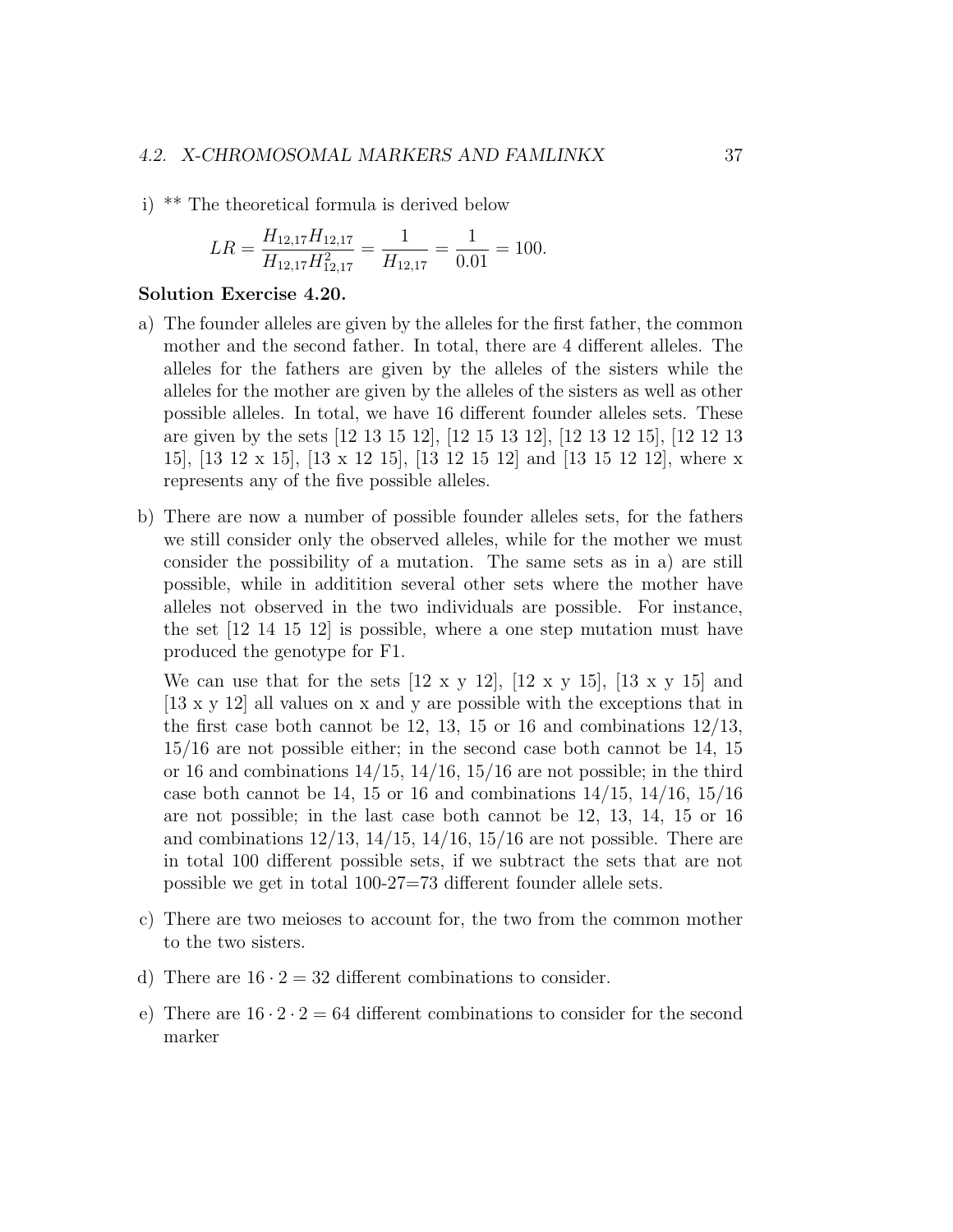- f) There are  $16 \cdot 2 \cdot 2 \cdot 16 = 1024$  different combinations to consider for the second marker
- g) There are  $16 \cdot 2 \cdot 2 \cdot 16 \cdot 16 = 16,384$  different combinations to consider for the third marker
- h) The unrelated persons can be treated separately and we have that the number of possible founder allele states for the combination of the three markers are given by the total number of different haplotype setups. In other words, there are  $2 \cdot 2^3 = 16$  different combinations to consider for the third marker given  $H_2$ . Linkage/recombination is not a topic for unrelated individuals. Consider  $H_1$ , linkage has a minor effect in the current case, but given that many meioses are introduced, the number of computations will grow considerably. The main contributor to the number of different computations given  $H_1$  is the possible founder alleles sets we must consider.

#### Solution Exercise 4.21.

- d) The LR becomes 0.075, i.e. the data given the paternal half sibling relation is  $1/0.075=13$  times more probable.
- f) The LR becomes 2.28 and the data therefore indicate that the maternal half sibling relation is twice as probable.
- g) The LR becomes 0.21.
- i) The LR in e) now becomes 0.47 while the LR in g) becomes 0.09
- j) As we scale against the pedigree where the genetic inconsistency can be detected, i.e., paternal half siblings, the LR can be high given an "inappropriate" mutation model is selected. It should be noted that by swapping the hypotheses in LR formula, we would get an equally low LR. However, it is important to keep in mind that given the current example, how we model mutations is crucial to the conclusion.

# Solution Exercise 4.22.

- c) The LR becomes zero for all computation models.
- d) A possible mutation is present at the marker DXS10101. A hint is to view and compare the data for both individuals in the Add DNA data window.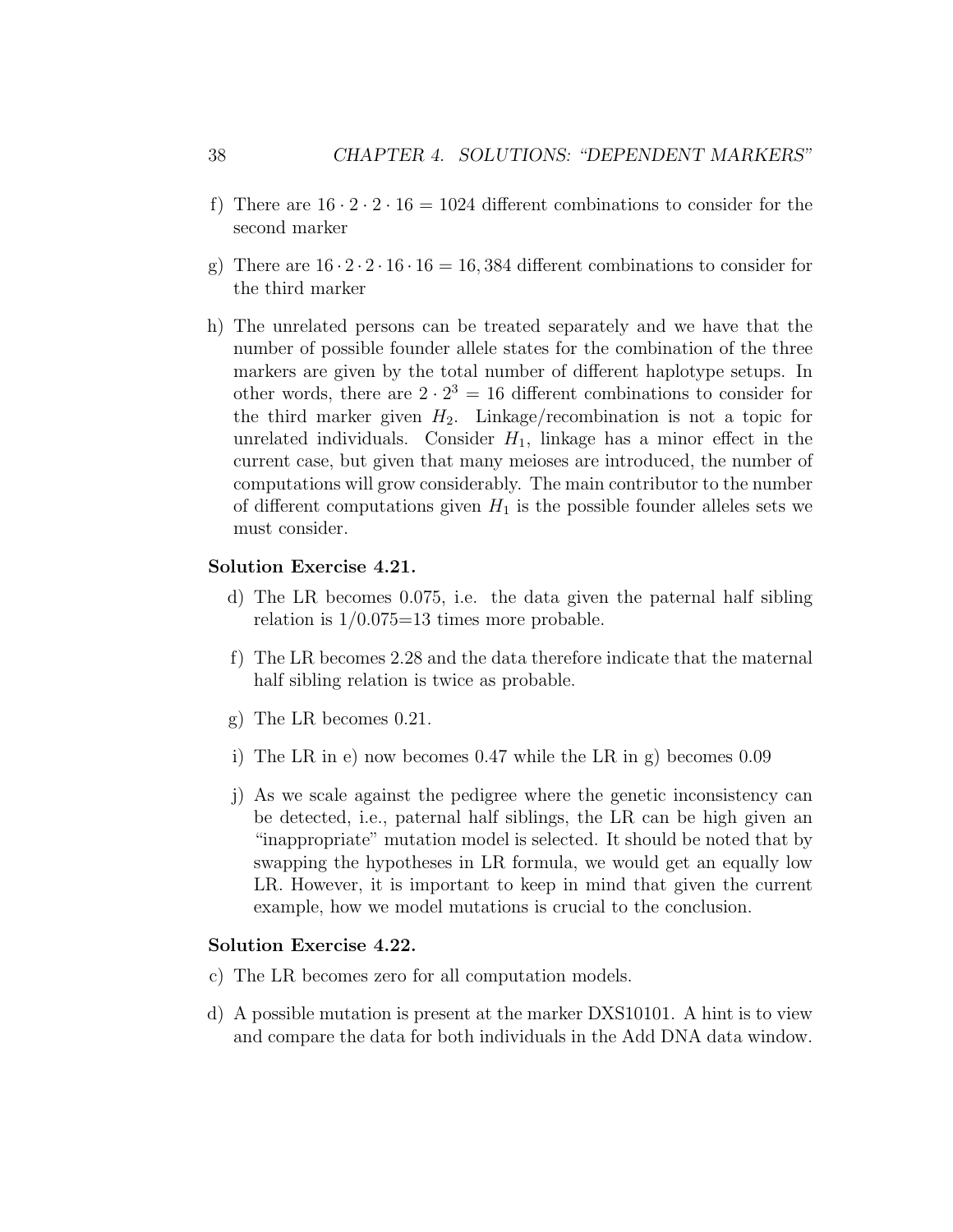# 4.2. X-CHROMOSOMAL MARKERS AND FAMLINKX 39

- f)  $LR(Exact) = 6.9e + 007$ , the other computation models still yield an LR of zero as these do no consider mutations.
- g)  $LR(Exact) = 6.3e + 007$ ,
- h) When we lower the value on the parameter, more"extreme" scenarios are considered, like double mutations etc, which individually provide a low likelihood but together contribute to the overall sum.
- i) Same results as in g).
- j) Again, same results as in g).
- k) LR( $Step=2$ )=119,793; LR( $Step=1$ )=119,436; LR( $Step=0$ )=117,957. It seems that whether the Step parameter is 1 or 2 only has a minor effect on the results, while lowering it to zero has a, in comparison, larger effect. However, the change may be considered as small compared to the large LRs.
- l) The effect of the Step parameter is smaller unless two mutations are needed to explain the data. In the current case setting the step parameter to zero indicates that the common father under  $H_1$  cannot possess any alleles other than the ones observed in the data. This restriction prohibits him from having some alleles.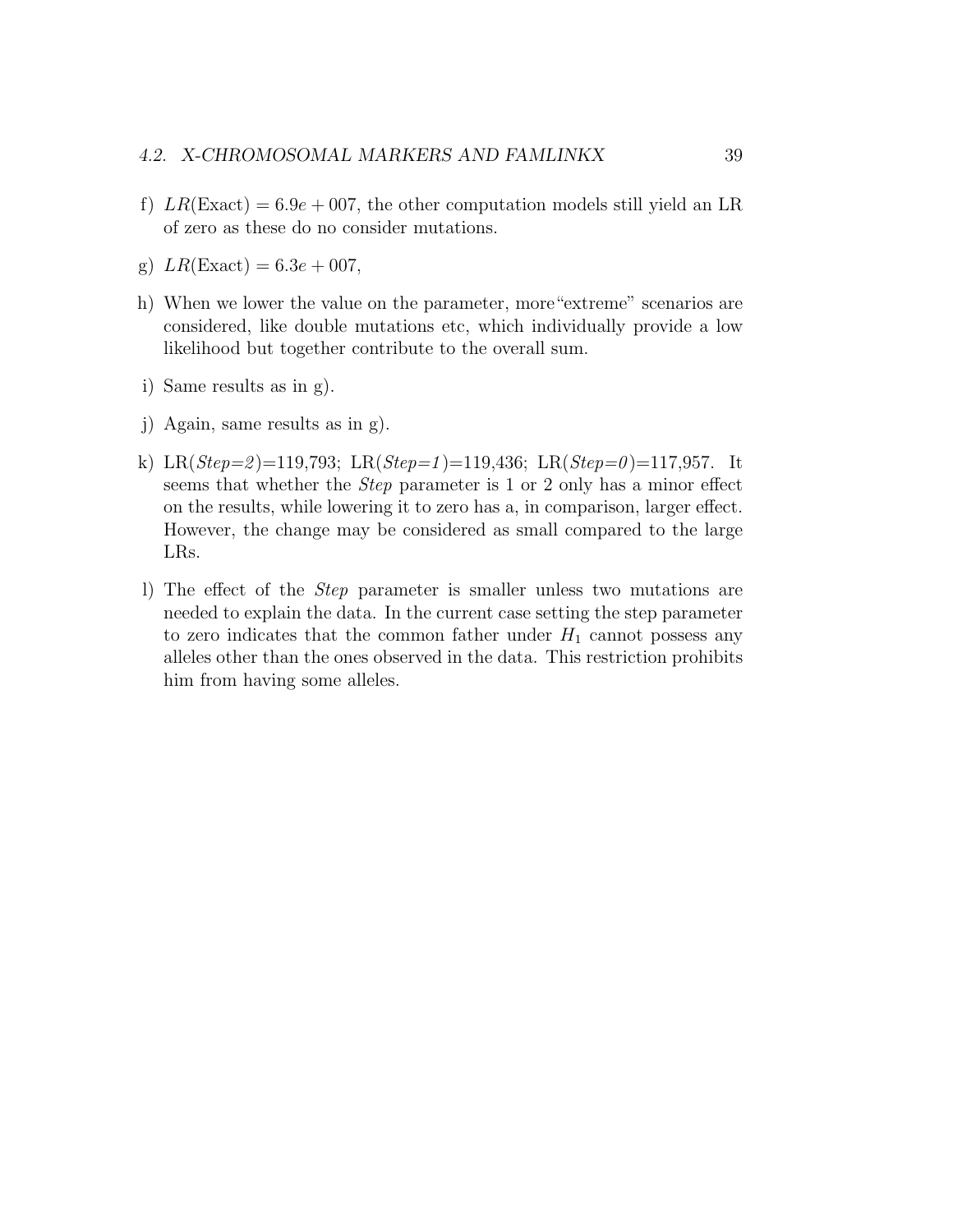

LR as a function of r

Figure 4.1: LR as a function of the recombination rate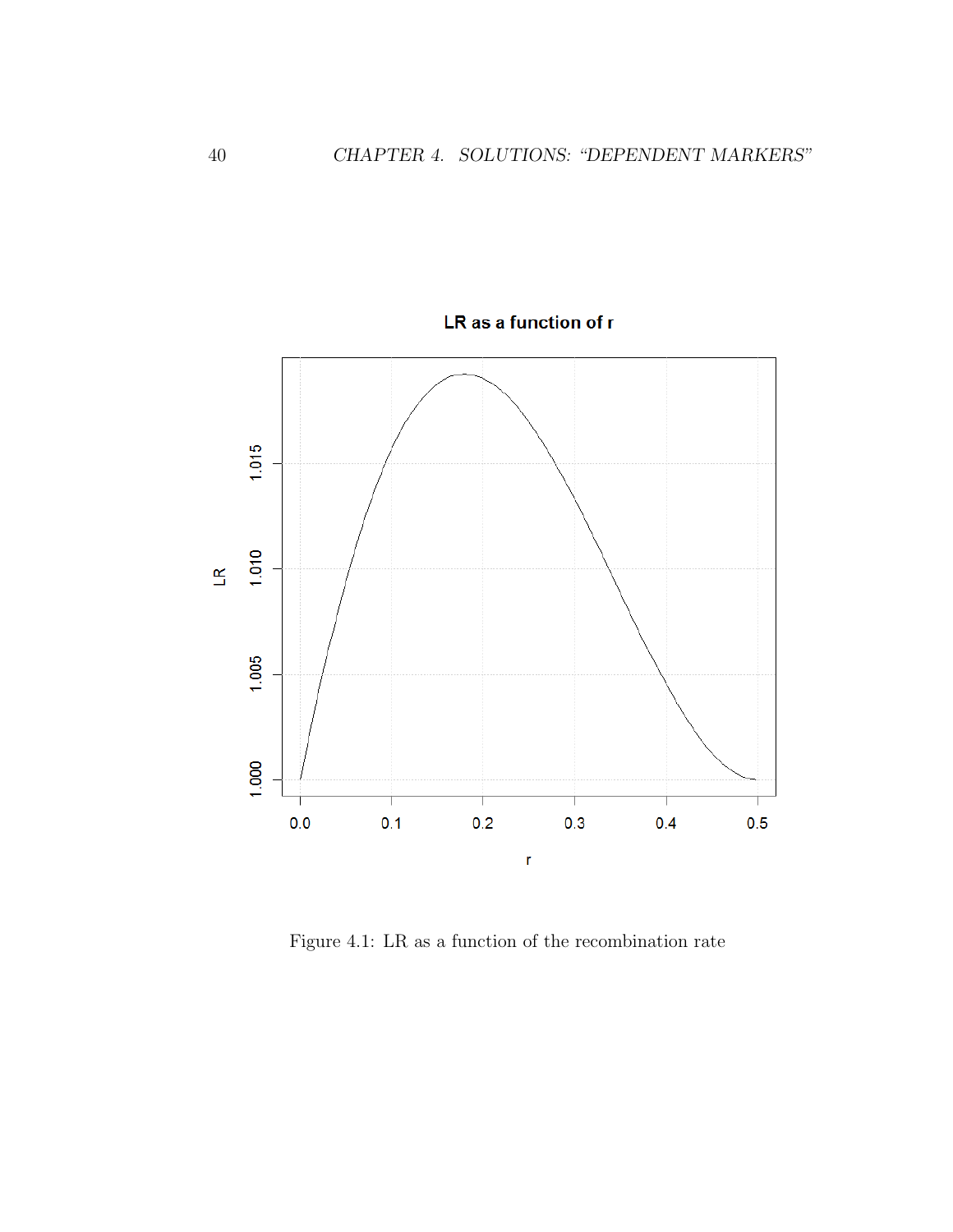| Pedigrees                                                 |       |              |                  |               | $\mathbf{z}$        |
|-----------------------------------------------------------|-------|--------------|------------------|---------------|---------------------|
| Project name: famlink_exercise5<br>Number of pedigrees: 2 |       |              |                  |               |                     |
| Pedigree                                                  | Prior | Posterior    | Likelihood Ratio | Ln likelihood | <b>Actions</b>      |
| Ped1                                                      | 0.5   | >0.999999    | 3776588.39       | $-786,7485$   | Calculate           |
| Ped <sub>2</sub>                                          | 0.5   | 2.647892e-   | $\mathbf{1}$     | $-801.8928$   | Add                 |
|                                                           |       |              |                  |               | Edit                |
|                                                           |       |              |                  |               | Remove              |
|                                                           |       |              |                  |               | Remove all          |
|                                                           |       |              |                  |               | Generate            |
|                                                           |       |              |                  |               | Simulate            |
|                                                           |       |              |                  |               | Options             |
|                                                           |       |              |                  |               | Parameters          |
|                                                           |       |              |                  |               | Included<br>systems |
|                                                           |       |              |                  |               | Display             |
|                                                           |       |              |                  |               | Scale               |
| 4                                                         |       | m.           |                  | k             |                     |
|                                                           |       | Save results |                  |               |                     |

Figure 4.2: Results for Exercise [4.10](#page--1-6)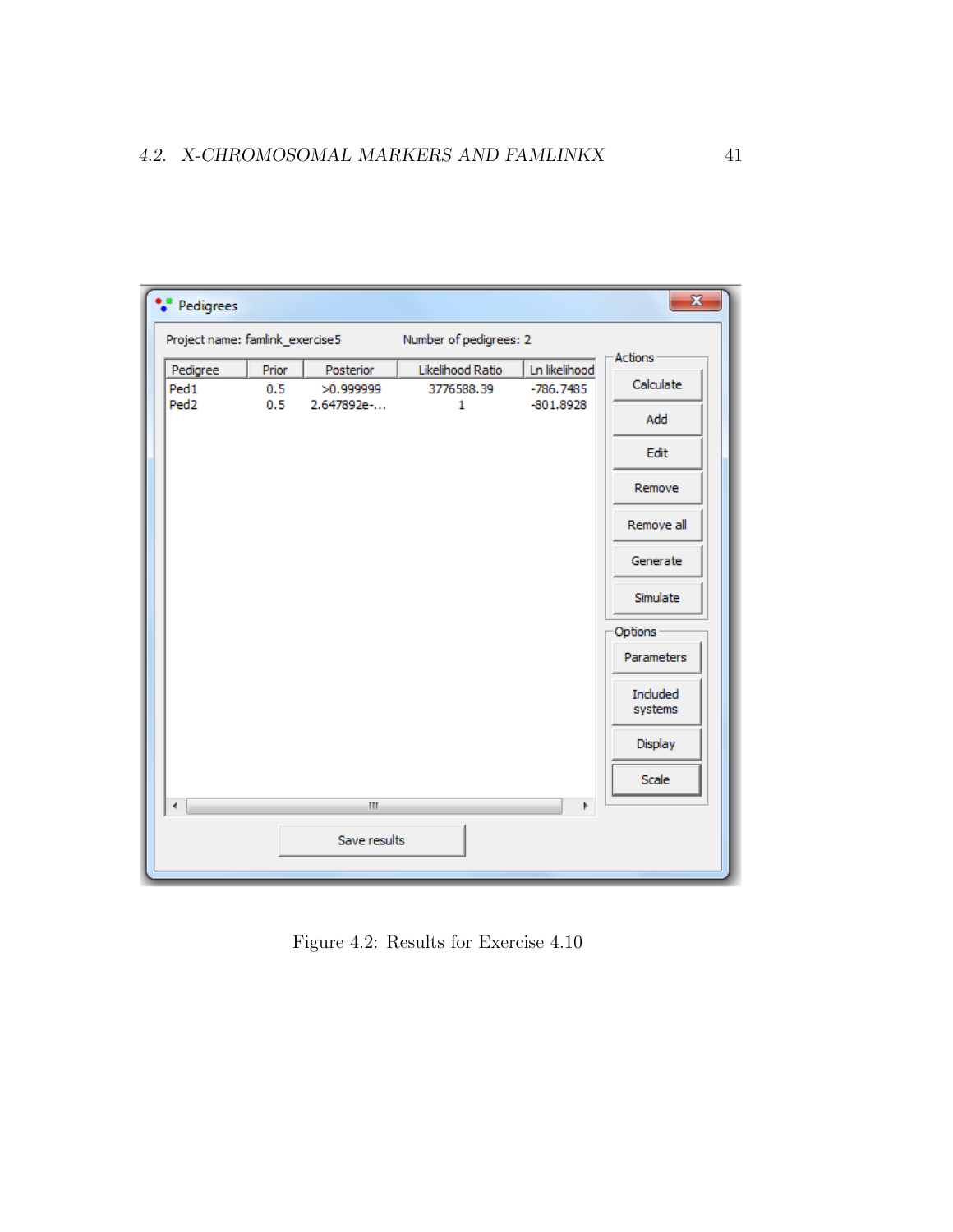

LR as a function of r

Figure 4.3: Results for Exercise [4.11](#page--1-7) e)